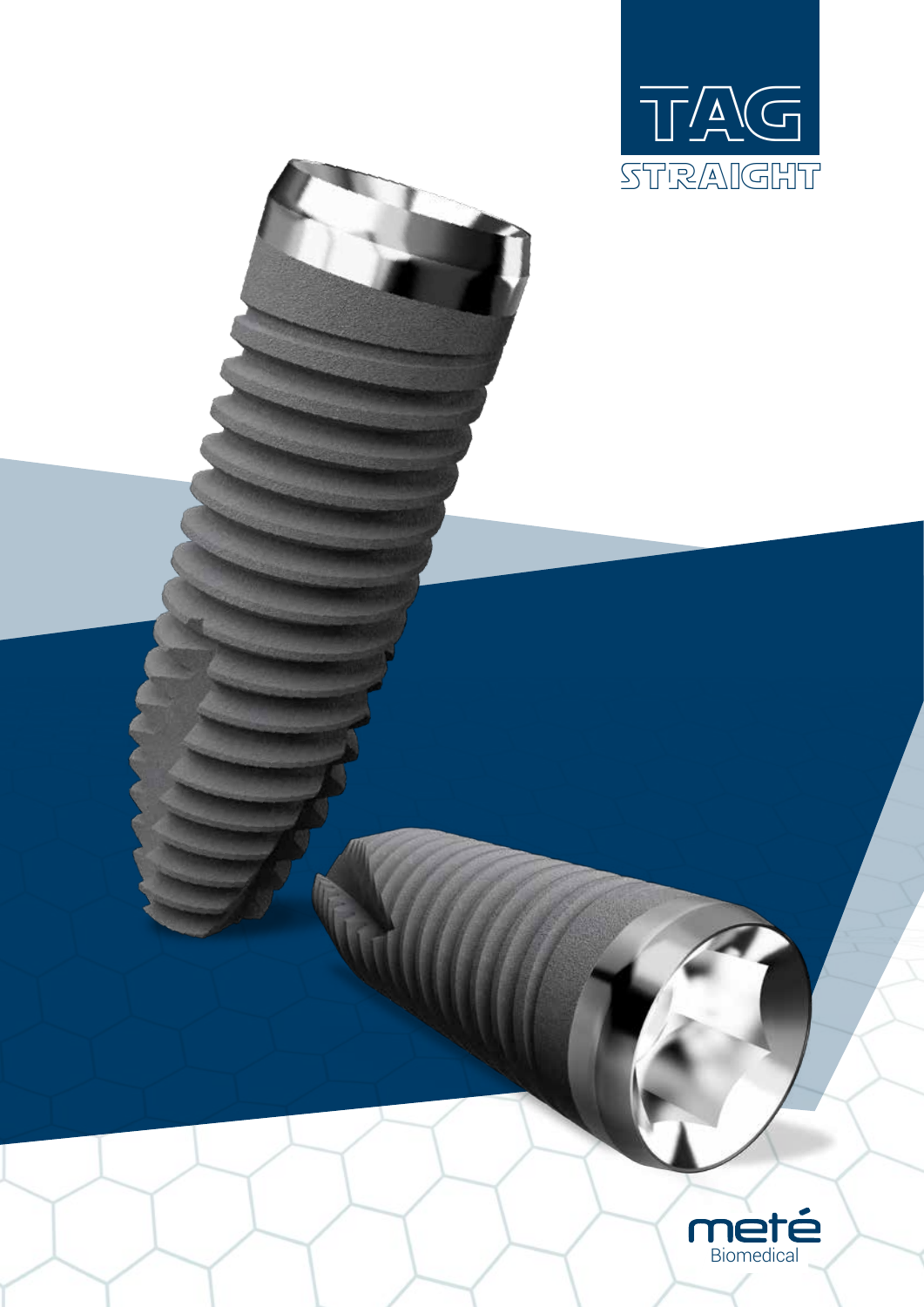

Platform switching 1 mm machined neck

- Self-tapping straight dental implant
- Internal hexagon connection
- Single platform for all diameters
- SAE Surface Treatment for best osseointegration process

The internal hexagon connection, with conical implant-prosthetic support, ensure greater stability reducing micro movements between the fixture and the abutment.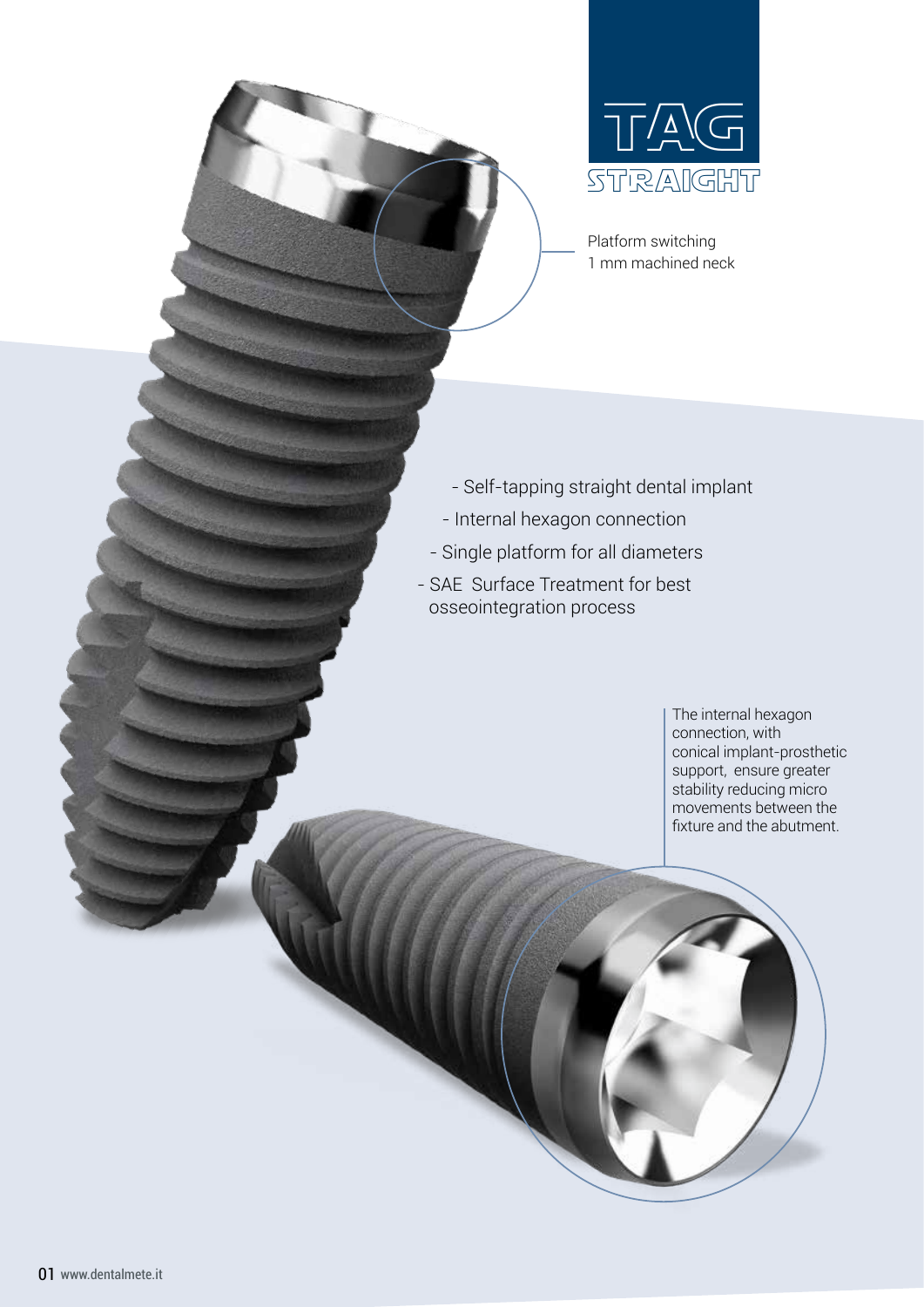|   |      | L.7               | L.8,5               | L. 10              | L. 11, 5                              | L. 13              |
|---|------|-------------------|---------------------|--------------------|---------------------------------------|--------------------|
|   | Ø    | mm                | mm                  | mm                 | mm                                    | mm                 |
|   | 3.8  |                   | <b>TAG3.8X8.5ST</b> | <b>TAG3.8X10ST</b> | TAG3.8X11.5ST                         | <b>TAG3.8X13ST</b> |
| ᆜ | 4.25 | <b>TAG425X7ST</b> | TAG425X8.5ST        |                    | TAG425X10ST TAG425X11.5ST TAG425X13ST |                    |
|   | 5.0  |                   | <b>TAG5X8.5ST</b>   | <b>TAG5X10ST</b>   | <b>TAG5X11.5ST</b>                    | <b>TAG5X13ST</b>   |

## **Possibility of fixing at different transgingival heights**

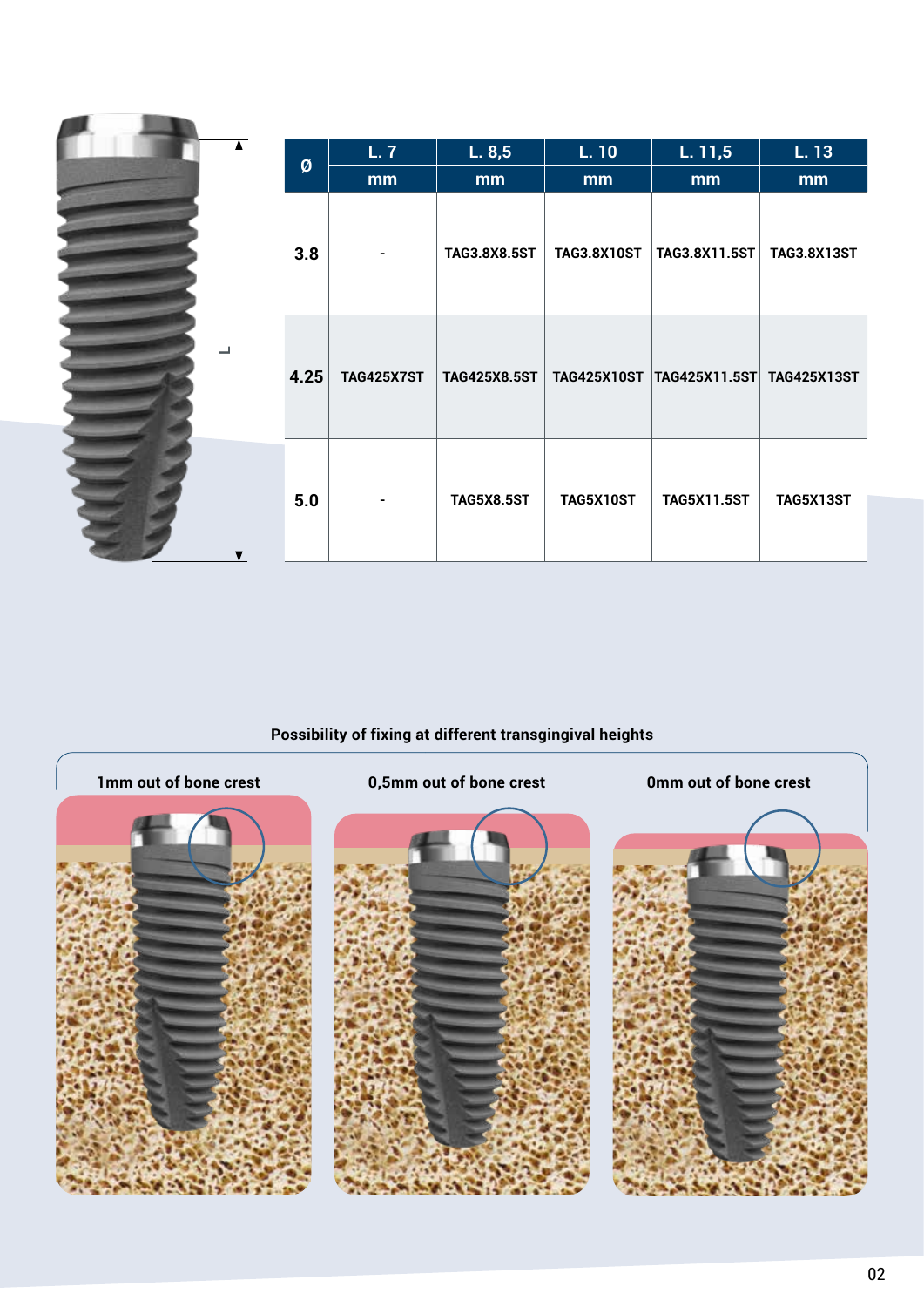## TAG STRAIGHT Prosthetic components

4,1 SCRPPR005 4,7 SCRPPR009

|    | Healing cap                                                                          |     | Transfer open tray                                                               |                          | Transfer closed tray                                                                                  |  |
|----|--------------------------------------------------------------------------------------|-----|----------------------------------------------------------------------------------|--------------------------|-------------------------------------------------------------------------------------------------------|--|
|    | H.2 - cod. TAGVG2<br>H.4 - cod. TAGVG4                                               |     | cod. TAGTR                                                                       |                          | cod. TAGTRAC                                                                                          |  |
|    | Analog                                                                               |     | Straight abutment                                                                |                          | Straight abutment                                                                                     |  |
|    | cod. TAGANA                                                                          |     | H.1 - cod. TAGMD1<br>H.2 - cod. TAGMD2<br>H.3 - cod. TAGMD3<br>H.4 - cod. TAGMD4 |                          | cod. TAGMD                                                                                            |  |
|    | Zero abutment                                                                        |     | Friction fit abutment                                                            |                          | Anatomical straight<br>abutment                                                                       |  |
|    | cod. TAGMD0                                                                          |     | cod. TAGMDFF                                                                     |                          | H.1 - cod. TAGMDA1<br>H.2 - cod. TAGMDA2                                                              |  |
|    | Tbase abutment NR                                                                    |     | Moncone Tbase Rot.                                                               |                          | Angled<br>abutment 15°<br>cod. TAGMA15                                                                |  |
|    | H. 0.5 - cod. TAGTB05<br>H. 1 - cod. TAGTB1<br>H. 2 - cod. TAGTB2                    |     | H. 0.5 - cod. TAGTBR<br>H. 1 - cod. TAGTBR1<br>H. 2 - cod. TAGTBR2               | $\overline{\phantom{a}}$ | Angled<br>abutment 25°<br>cod. TAGMA25                                                                |  |
|    | Anatomical angled<br>abutment 15°                                                    |     | Anatomical angled<br>abutment 25°                                                |                          | Titanium temporary<br>abutment                                                                        |  |
|    | H.1 - cod. TAGMAA151<br>H.2 - cod. TAGMAA152                                         |     | H.1 - cod. TAGMAA251<br>H.2 - cod. TAGMAA252                                     |                          | cod. TAGMP                                                                                            |  |
| S. | Titanium temporary<br>abutment non engaging                                          |     | Castable cylinder                                                                |                          | Castable cylinder<br>non engaging                                                                     |  |
|    | cod. TAGMPR                                                                          | UI. | cod. TAGCC                                                                       |                          | cod. TAGCCR                                                                                           |  |
|    | Base Cr/Co                                                                           |     | Base Cr/Co<br>non engaging                                                       |                          | Tag lok                                                                                               |  |
|    | cod. TAGCR                                                                           |     | cod. TAGCRR                                                                      |                          | H.1 - cod. TAGLC1<br>H.2 - cod. TAGLC2<br>H.3 - cod. TAGLC3<br>H.4 - cod. TAGLC4<br>H.5 - cod. TAGLC5 |  |
|    | <b>Ball abutment</b>                                                                 |     | Open low cap with o-ring                                                         |                          | Teflon cap<br>cod. TAGCAPT                                                                            |  |
|    | H.1 - cod. TAGASF1<br>H.2 - cod. TAGASF2<br>H.3 - cod. TAGASF3<br>H.4 - cod. TAGASF4 |     | cod. TAGCAP                                                                      |                          | Cap basket<br>cod. TAGCONT                                                                            |  |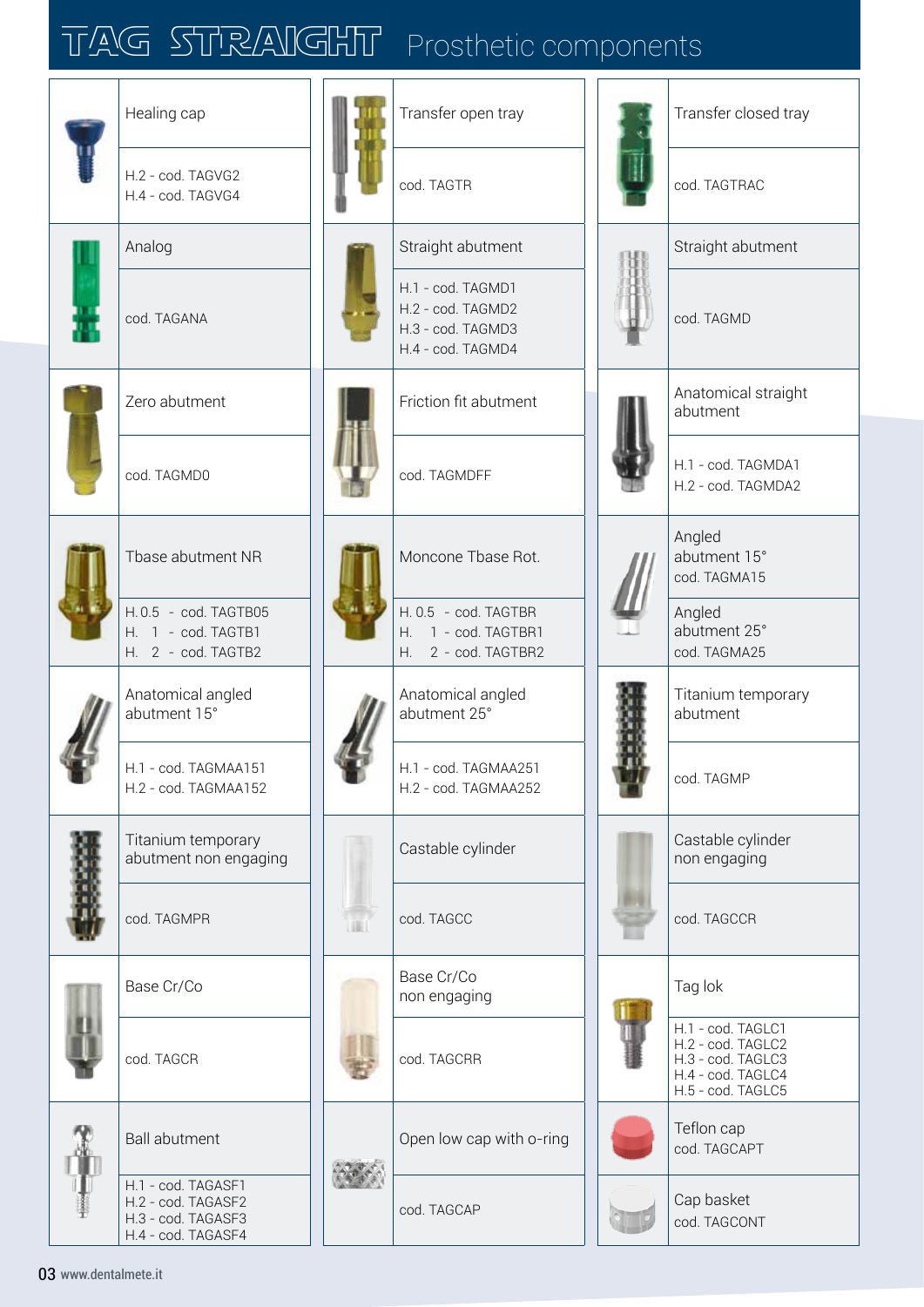## TAG STRAIGHT Prosthetic components

|  | Straight Mua                                                                               | Angled Mua 17°                                                             | Angled Mua 30°                                                       |  |
|--|--------------------------------------------------------------------------------------------|----------------------------------------------------------------------------|----------------------------------------------------------------------|--|
|  | H.1 - cod. TAGMUA1<br>H.2 - cod. TAGMUA2<br>H.3 - cod. TAGMUA3<br>H.4 - cod. TAGMUA4       | H.2 - cod. TAGMUA172<br>H.3 - cod. TAGMUA173<br>H.4 - cod. TAGMUA174       | H.3 - cod. TAGMUA303<br>H.4 - cod. TAGMUA304<br>H.5 - cod. TAGMUA305 |  |
|  | Mua healing cap                                                                            | Mua transfer                                                               | Mua analog                                                           |  |
|  | cod. TAGCG097                                                                              | cod. TAGTRAMUA                                                             | cod. TAGANAMUA                                                       |  |
|  | Mua titanium<br>temporary abutment                                                         | Mua castable<br>cylinder                                                   | Abutment screw                                                       |  |
|  | cod. TAGMDMUA                                                                              | cod. TAGCCMUA                                                              | cod. TAGVM                                                           |  |
|  | Mua screw M1.4                                                                             | Screwdriver                                                                | Ratchet screwdriver                                                  |  |
|  | cod. TAGVMMUA                                                                              | L10 - cod. TAGDS<br>L15 - cod. TAGDL                                       | L12 - cod. TAGDCS<br>L17 - cod. TAGDCL                               |  |
|  | Machine screwdriver                                                                        | Ratchet implant driver                                                     | Machine implant driver                                               |  |
|  | L20 - cod. TAGDMXS<br>L26 - cod. TAGDMS<br>L32 - cod. TAGDML                               | L12 - cod. TAGIDCS<br>L17 - cod. TAGIDCL                                   | Short - cod. TAGIDS<br>Long - cod. TAGIDL                            |  |
|  | Friction fit abutment<br>extractor                                                         | Mua machine<br>screwdriver                                                 | Ratchet Mua screwdriver                                              |  |
|  | cod. TAGEXT                                                                                | cod. TAGDMUA                                                               | cod. TAGDCMUA                                                        |  |
|  | Machine implant driver<br>hand adapter                                                     | Dynamometric torque<br>ratchet adjustable<br>0 to 35 Ncm<br>cod. TAGCRIDIN | Cortical drill                                                       |  |
|  | cod. TAGPCM                                                                                | Fixed ratchet<br>cod. TAGCRI                                               | L26 - cod. TAGFL26<br>L32 - cod. TAGFL32                             |  |
|  | DLC drill                                                                                  | Drill extention                                                            | Scan abutment                                                        |  |
|  | 2.0 / 2.5 / 2.8 / 3.0<br>cod.<br>3.2 / 3.5 / 3.65<br><b>TAGFF</b><br>4.0 / 4.3 / 4.5 / 5.4 | cod. TAGAIP                                                                | cod. TAGSBI                                                          |  |